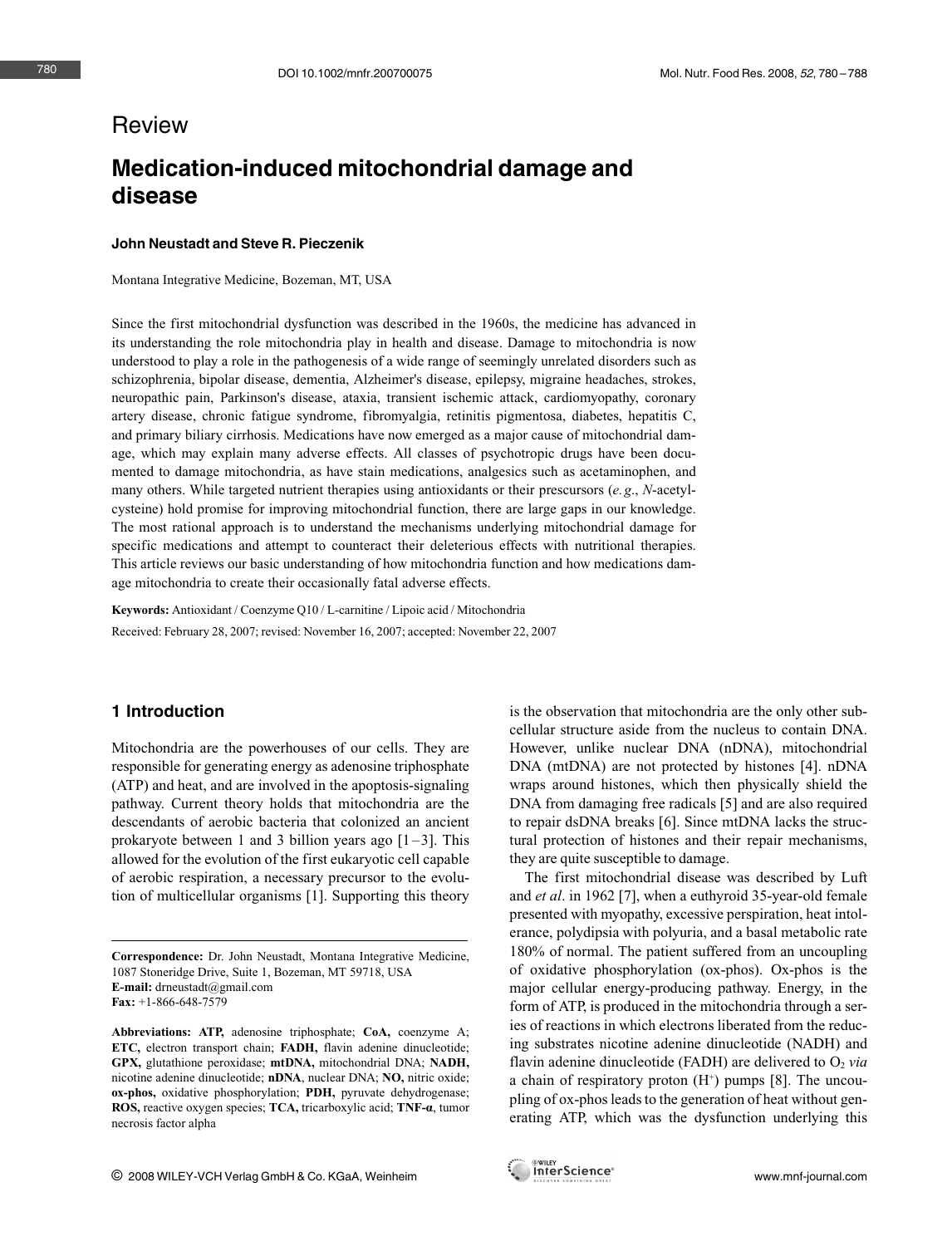| Organ system  | Possible symptom or disease                                                                                                                                                                                                                                                                                                                      |
|---------------|--------------------------------------------------------------------------------------------------------------------------------------------------------------------------------------------------------------------------------------------------------------------------------------------------------------------------------------------------|
| Muscles       | Hypotonia, weakness, cramping, muscle pain, ptosis, opthalmoplegia                                                                                                                                                                                                                                                                               |
| <b>Brain</b>  | Developmental delay, mental retardation, autism, dementia, seizures, neuropsychiatric disturbances,<br>atypical cerebral palsy, atypical migraines, stroke, and stroke-like events                                                                                                                                                               |
| <b>Nerves</b> | Neuropathic pain and weakness (which may be intermittent), acute and chronic inflammatory demyelinating<br>polyneuropathy, absent deep tendon reflexes, neuropathic gastrointestinal problems (gastroesophageal<br>reflux, constipation, bowel pseudo-obstruction), fainting, absent or excessive sweating, aberrant tempera-<br>ture regulation |
| Kidneys       | Proximal renal tubular dysfunction (Fanconi syndrome); possible loss of protein (amino acids), magnesium,<br>phosphorus, calcium, and other electrolytes                                                                                                                                                                                         |
| Heart         | Cardiac conduction defects (heart blocks), cardiomyopathy                                                                                                                                                                                                                                                                                        |
| Liver         | Hypoglycemia, gluconeogenic defects, nonalcoholic liver failure                                                                                                                                                                                                                                                                                  |
| Eyes          | Optic neuropathy and retinitis pigmentosa                                                                                                                                                                                                                                                                                                        |
| Ears          | Sensorineural hearing loss, aminoglycoside sensitivity                                                                                                                                                                                                                                                                                           |
| Pancreas      | Diabetes and exocrine pancreatic failure                                                                                                                                                                                                                                                                                                         |
| Systemic      | Failure to gain weight, short stature, fatigue, respiratory problems including intermittent air hunger.                                                                                                                                                                                                                                          |

Table 1. Signs, symptoms and diseases associated with mitochondrial dysfunction [29]

Table 2. Acquired conditions in which mitochondrial dysfunction has been implicated

Diabetes [3, 10, 11] Huntington's disease [12] Cancer [3], including hepatitis-C virus-associated hepatocarcinogenesis [13] Alzheimer disease [12] Parkinson's disease [12] Bipolar disorder [14, 15] Schizophrenia [15] Aging and senescence [3, 16 – 19] Anxiety disorders [20] Nonalcoholic steatohepatitis [21] Cardiovascular disease [10], including atherosclerosis [22] Sarcopenia [23] Exercise intolerance [24] Fatigue, including chronic fatigue syndrome [25, 26], fibromyalgia [27, 28], and myofascial pain [28]

patient's presentation. To compensate, her mitochondria enlarged and multiplied, which was evident in a histological examination of muscle biopsies.

Since this first documented case, mitochondrial dysfunction has been implicated in nearly all pathologic and toxicologic conditions [9] (these conditions are outlined in Tables  $1-3$ ). The conditions include sarcopenia and nonalcoholic steatohepatitis; acquired diseases such as diabetes and atherosclerosis; neurodegenerative diseases such as Parkinson's and Alzheimer's diseases; and inherited diseases, collectively called mitochondrial cytopathies.

However, since symptoms vary from case to case, age of onset, and rate of progression, mitochondrial dysfunction can be difficult to diagnose when it first appears. According to BH Cohen, who wrote a July 2001 article in the Cleveland Clinic Journal of Medicine, "The early phase can be mild and may not resemble any known mitochondrial disease. In addition, symptoms such as fatigue, muscle pain, shortness of breath, and abdominal pain can easily be mistaken for collagen vascular disease, chronic fatigue syndrome, fibromyalgia, or psychosomatic illness" [29].

# 2 Mitochondria structure and function

Cellular energy requirements control how many mitochondria are in each cell. A single somatic cell can contain from 200 to 2000 mitochondria [30, 31], while human germ cells such as spermatozoa contain a fixed number of 16 mitochondria and oocytes have up to 100 000 [32]. The largest number of mitochondria are found in the most metabolically active cells, such as skeletal and cardiac muscle and the liver and brain. Mitochondria are found in every human cell except mature erythrocytes [29].

Mitochondria produce more than 90% of our cellular energy by ox-phos [33]. Energy production is the result of two closely coordinated metabolic processes – the tricarboxylic acid (TCA) cycle, also known as the Krebs or citric acid cycle, and the electron transport chain (ETC). The TCA cycle converts carbohydrates and fats into some ATP, but its major job is the capture of electrons by the coenzymes NADH and FADH which shuttle this energy to the ETC.

The overall pathway for the TCA cycle is as follows: catabolism of glucose in the cytosol produces two molecules of pyruvate, which pass through the mitochondrion's double membrane to enter the TCA cycle. As the pyruvate molecules pass through the membranes, they encounter two enzymes, pyruvate carboxylase and pyruvate dehydrogenase (PDH). Although PDH is referred to as one enzyme, it is actually a complex of three separate enzymes – PDH, dihydrolipoyl transacetylase, and dihydrolipoyl dehydrogenase. The PDH complex requires a variety of coenzymes and substrates for its function – coenzyme A (CoA), which is derived from pantothenic acid (vitamin B5); NAD<sup>+</sup>, which contains niacin (vitamin B3); FAD<sup>+</sup>, which contains riboflavin (vitamin B2); lipoic acid; and thiamin pyrophosphate (TPP), which, as the name indicates, contains thiamin (vitamin B1).

When there is ample energy (relatively high concentrations of ATP), pyruvate carboxylase is activated and shut-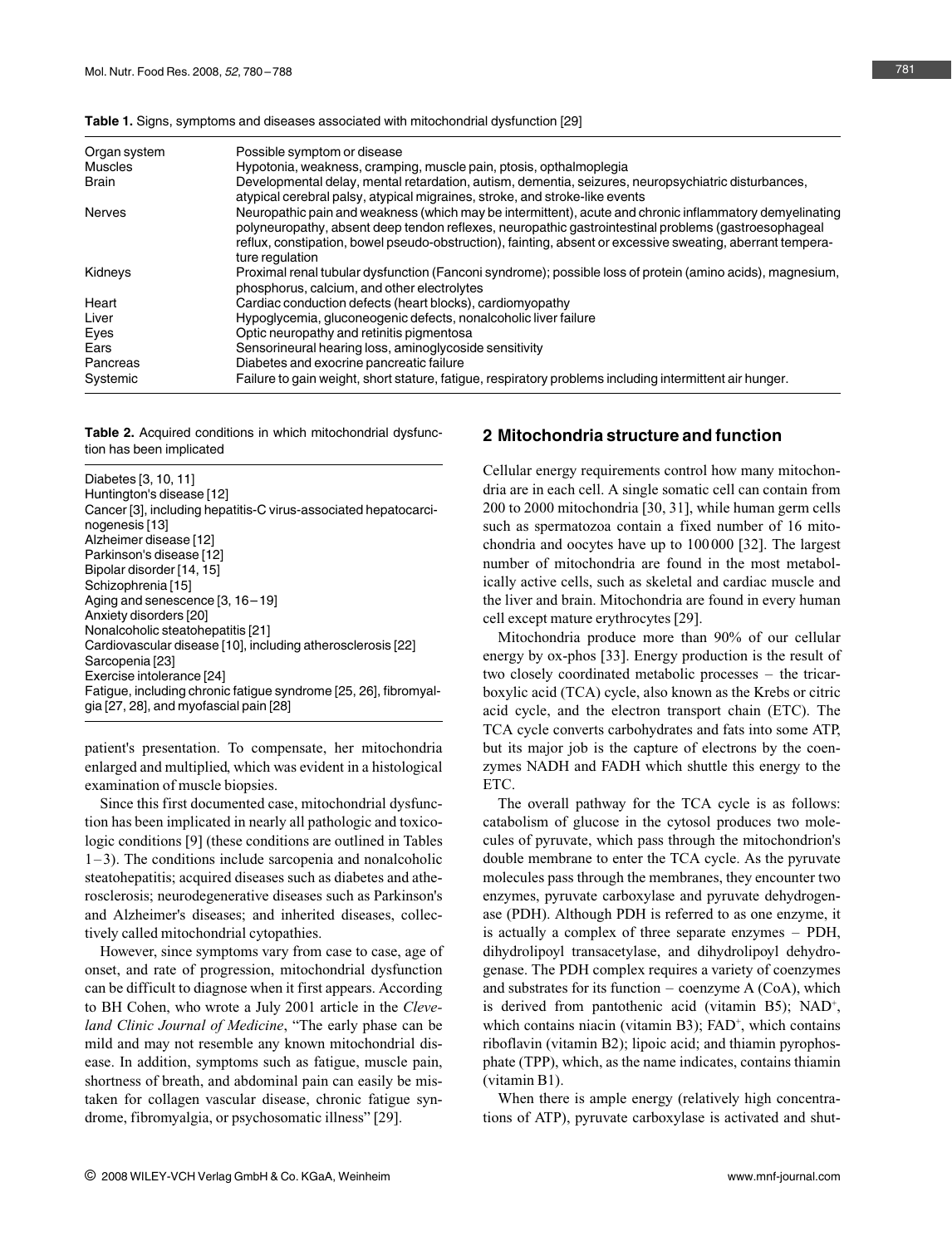| <b>Table 3.</b> Inherited conditions in which mitochondrial dysfunction has been implicated [29] |  |  |
|--------------------------------------------------------------------------------------------------|--|--|
|--------------------------------------------------------------------------------------------------|--|--|

| Syndrome                                                                              | Symptoms                                                                                                                       |
|---------------------------------------------------------------------------------------|--------------------------------------------------------------------------------------------------------------------------------|
| Kearns-Sayre syndrome (KSS)                                                           | external ophthalmoplegia, cardiac conduction defects, and sensorineural hear-<br>ing loss                                      |
| Leber hereditary optic neuropathy (LHON)                                              | visual loss in young adulthood                                                                                                 |
| Mitochondrial encephalomyopathy, lactic acidosis,<br>and stroke-like syndrome (MELAS) | varying degrees of cognitive impairment and dementia, lactic acidosis, strokes,<br>and transient ischemic attacks              |
| Myoclonic epilepsy and ragged-red fibers (MERRF)                                      | progressive myoclonic epilepsy, clumps of diseased mitochondria accumulate in<br>the subsarcolemmal region of the muscle fiber |
| Leigh syndrome subacute sclerosing encephalop-<br>athy                                | seizures, altered states of consciousness, dementia, ventilatory failure                                                       |
| Neuropathy, ataxia, retinitis pigmentosa, and ptosis<br>(NARP)                        | dementia, in addition to the symptoms described in the acronym                                                                 |
| Myoneurogenic gastrointestinal encephalopathy<br>(MNGIE)                              | gastroinstestinal pseud-obstruction, neuropathy                                                                                |

tles the pyruvates in the direction of gluconeogenesis. When energy demands are high (relatively low concentration of ATP), the two pyruvate molecules pass through the PDH complex to produce two molecules of acetyl CoA, which enter the TCA cycle. There are nine intermediates in the TCA cycle. To pass through this cycle completely, the enzymes catalyzing the biotransformation of the intermediates require the following cofactors: cysteine, iron, niacin, magnesium, manganese, thiamin, riboflavin, pantothenic acid, and lipoic acid [34]. Once the two molecules of acetyl CoA are produced, each acetyl CoA produces three molecules of NADH and two molecules of FADH, for a total of six NADH and four FADH *per* one molecule of pyruvate. Additionally, acetyl CoA can be produced by oxidation of fatty acids, which then requires the nutrient L-carnitine to shuttle the acetyl CoA into the mitochondria to enter the TCA cycle.

NADH and FADH carry electrons to the ETC, which is embedded in the inner mitochondrial membrane and consists of a series of five enzyme complexes, designated I-V. Production of mitochondrial respiratory complexes require both nDNA and mtDNA. Complex II is entirely encoded by nDNA, the other respiratory chain complexes are encoded by the combination of nDNA and mtDNA [35]. Electrons donated from NADH and FADH flow through the ETC complexes, passing down an electrochemical gradient to be delivered to diatomic oxygen  $(O_2)$  via a chain of respiratory proton  $(H^+)$  pumps [8].

Complexes I–IV involve ubiquinone (Coenzyme Q10, abbreviated as CoQ10). Complex I is NADH dehydrogenase or NADH/ubiquinone oxidoreductase; complex II is succinate dehydrogenase (SDH) or succinate/ubiquinone oxidoreductase; complex III is the bc1 complex or ubiquinone/cytochrome c oxidoreductase; complex IV is cytochrome c oxidase (COX) or reduced cytochrome c/oxygen oxidoreductase; and complex V is ATP synthase or protontranslocating ATP synthase [3]. Complexes I-IV contain flavins, which contain riboflavin, iron-sulfur clusters, copper centers, or iron-containing heme moieties.

Ubiquinone shuttles electrons from complexes I and II to complex III. Cytochrome  $c$ , an iron-containing heme protein with a binuclear center of a copper ion [36], transfers electrons from complex III to IV. During this process, protons are pumped through the inner mitochondrial membrane to the intermembrane space to establish a proton motive force, which is used by complex V to phosphorylate adenosine diphosphate (ADP) by ATP synthase, thereby creating ATP. Proper functioning of the TCA cycle and ETC require all the nutrients involved in the production of enzymes and all the cofactors needed to activate the enzymes.

# 3 Mechanisms of mitochondria-induced injury

Damage to mitochondria is caused primarily by reactive oxygen species (ROS) generated by the mitochondria themselves [37, 38]. It is currently believed that the majority of ROS are generated by complexes I and III [39], likely due to the release of electrons by NADH and FADH into the ETC. Mitochondria consume approximately 85% of the oxygen utilized by the cell during its production of ATP [40]. During normal ox-phos,  $0.4 - 4.0\%$  of all oxygen consumed is converted in mitochondria to the superoxide  $(O_2^-)$  radical [40– 42]. Superoxide is transformed to hydrogen peroxide  $(H_2O_2)$ by the detoxification enzymes manganese superoxide dismutase (MnSOD) or copper/zinc superoxide dismutase (Cu/ Zn SOD) [3], and then to water by glutathione peroxidase (GPX) or peroxidredoxin III (PRX III) [43]. However, when these enzymes cannot convert ROS such as the superoxide radical to  $H_2O$  fast enough oxidative damage occurs and accumulates in the mitochondria [44, 45]. Glutathione in GPX is one of the body's major antioxidants. Glutathione is a tripeptide containing glutamine, glycine, and cysteine, and GPX requires selenium as a cofactor.

Superoxide has been shown in vitro to damage the ironsulfur cluster that resides in the active site of aconitase, an enzyme in the TCA cycle [46]. This exposes iron, which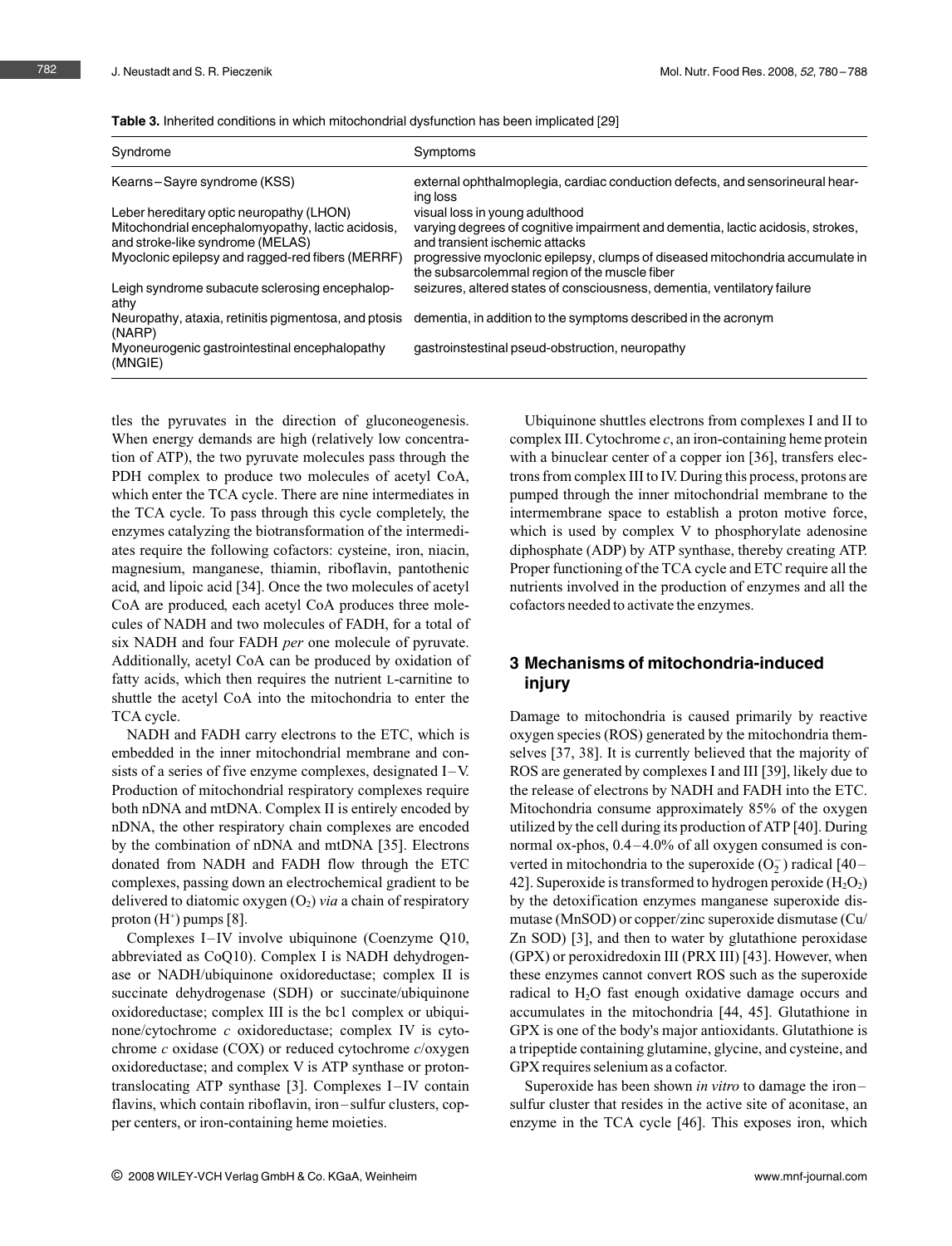| <b>Table 4.</b> Key nutrients required for proper mitochondrial function [9, 60] |  |
|----------------------------------------------------------------------------------|--|
|----------------------------------------------------------------------------------|--|

| min B3), pantothenic acid (vitamin B5), cysteine, magnesium, manga-<br>nese, and lipoic acid.<br>pyridoxine (vitamin B6) [60].<br>Required for PDH complex<br>Ubiquinone (CoQ10), riboflavin, iron, sulfur, copper<br>Required for ETC complexes<br>Required for shuttling electrons between ETC complexes<br>Ubiquinone, copper, iron | (ii) Synthesis of heme for heme-dependent enzymes in the TCA cycle<br>require several nutrients, including iron, copper, zinc, riboflavin, and<br>(iii) Synthesis of L-carnitine requires ascorbic acid (vitamin C).<br>Riboflavin, niacin, thiamin, pantothenic acid, and lipoic acid |
|----------------------------------------------------------------------------------------------------------------------------------------------------------------------------------------------------------------------------------------------------------------------------------------------------------------------------------------|----------------------------------------------------------------------------------------------------------------------------------------------------------------------------------------------------------------------------------------------------------------------------------------|
|----------------------------------------------------------------------------------------------------------------------------------------------------------------------------------------------------------------------------------------------------------------------------------------------------------------------------------------|----------------------------------------------------------------------------------------------------------------------------------------------------------------------------------------------------------------------------------------------------------------------------------------|

reacts with  $H_2O_2$  to produce hydroxyl radicals by way of a Fenton reaction [46]. Additionally, nitric oxide (NO) is produced within the mitochondria by mitochondrial NO synthase (mtNOS) [42], and also freely diffuses into the mitochondria from the cytosol [43]. NO reacts with  $O_2^-$  to produce another radical, peroxynitrite (ONOO<sup>-</sup>) [43]. Together, these two radicals as well as others can do great damage to mitochondria and other cellular components.

Within the mitochondria, elements that are particularly vulnerable to free radicals include lipids, proteins, ox-phos enzymes, and mtDNA [40, 47]. Direct damage to mitochondrial proteins decreases their affinity for substrates or coenzymes and, thereby, decrease their function [48]. Compounding the problem, once a mitochondrion is damaged, mitochondrial function can be further compromised by increasing the cellular requirements for energy repair processes [9]. Mitochondrial dysfunction can result in a feedforward process, whereby mitochondrial damage causes additional damage.

Complex I is especially susceptible to NO damage, and animals administered natural and synthetic complex I antagonists have undergone death of neurons  $[49-51]$ . Complex I dysfunction has been associated with Leber hereditary optic neuropathy, Parkinson's disease, and other neurodegenerative conditions [52, 53].

As a medical concern, hyperglycemia induces mitochondrial superoxide production by endothelial cells, which is an important mediator of diabetic complications such as cardiovascular disease [43, 54]. Endothelial superoxide production also contributes to atherosclerosis, hypertension, heart failure, aging, sepsis, ischemia-reperfusion injury, and hypercholesterolemia [55].

Inflammatory mediators such as tumor necrosis factor alpha (TNF- $\alpha$ ) have been associated *in vitro* with mitochondrial dysfunction and increased ROS generation [56].

In a model for congestive heart failure (CHF), application of TNF to cultured cardiac myocytes increased ROS generation and myocyte hypertrophy [57]. TNF results in mitochondrial dysfunction by reducing complex III activity in the ETC, increasing ROS production, and causing damage to mtDNA [58].

Metabolic dysregulation can also cause mitochondrial dysfunction. Vitamins, minerals, and other metabolites act as necessary cofactors for the synthesis and function of mitochondrial enzymes and other compounds that support mitochondrial function (see Table 4), and diets deficient in micronutrients can accelerate mitochondrial decay and contribute to neurodegeneration [59]. For example, enzymes in the pathway for heme synthesis require adequate amounts of pyridoxine, iron, copper, zinc, and riboflavin [60]. Deficiencies of any component of the TCA cycle or ETC can lead to increased production of free radicals and mtDNA damage. For example, low iron status decreases mitochondrial activity by causing a loss of complex IVand increasing oxidative stress [61].

### 4 Medication-induced mitochondrial damage

Mitochondrial dysfunction is increasingly implicated in the etiology of drug-induced toxicities, but mitochondrial toxicity testing is still not required by the US FDA for drug approval [62]. Mitochondria can be damaged both directly and indirectly by medications (Table 5). Medications can directly inhibit mtDNA transcription of ETC complexes, damage through other mechanisms ETC components, and inhibit enzymes required for any of the steps of glycolysis and  $\beta$ -oxidation. Indirectly, medications may damage mitochondrial via the production of free radicals, by decreasing endogenous antioxidants such as glutathione and by depleting the body of nutrients required for the creation or proper function of mitochondrial enzymes or ETC complexes. Damage to mitochondria may explain the side effects of many medications.

Barbituates were the first drugs noted in vitro to inhibit mitochondrial respiration by inhibiting NADH dehydrogenase, which is situated at complex I of the ETC [63]. This same mechanism also explains how rotenone caused mitochondrial damage, thereby making it a useful drug inducing and studying Parkinson's disease-like symptoms in animal models [63]. Drugs and some endogenous compounds can sequester CoA (aspirin, valproic acid), inhibit mitochondrial β-oxidation enzymes (tetracyclines, several 2-arylpropionate anti-inflammatory drugs, amineptine, and tianeptine), or inhibit both mitochondrial  $\beta$ -oxidation and oxphos (endogenous bile acids, amiodarone, perhexiline, and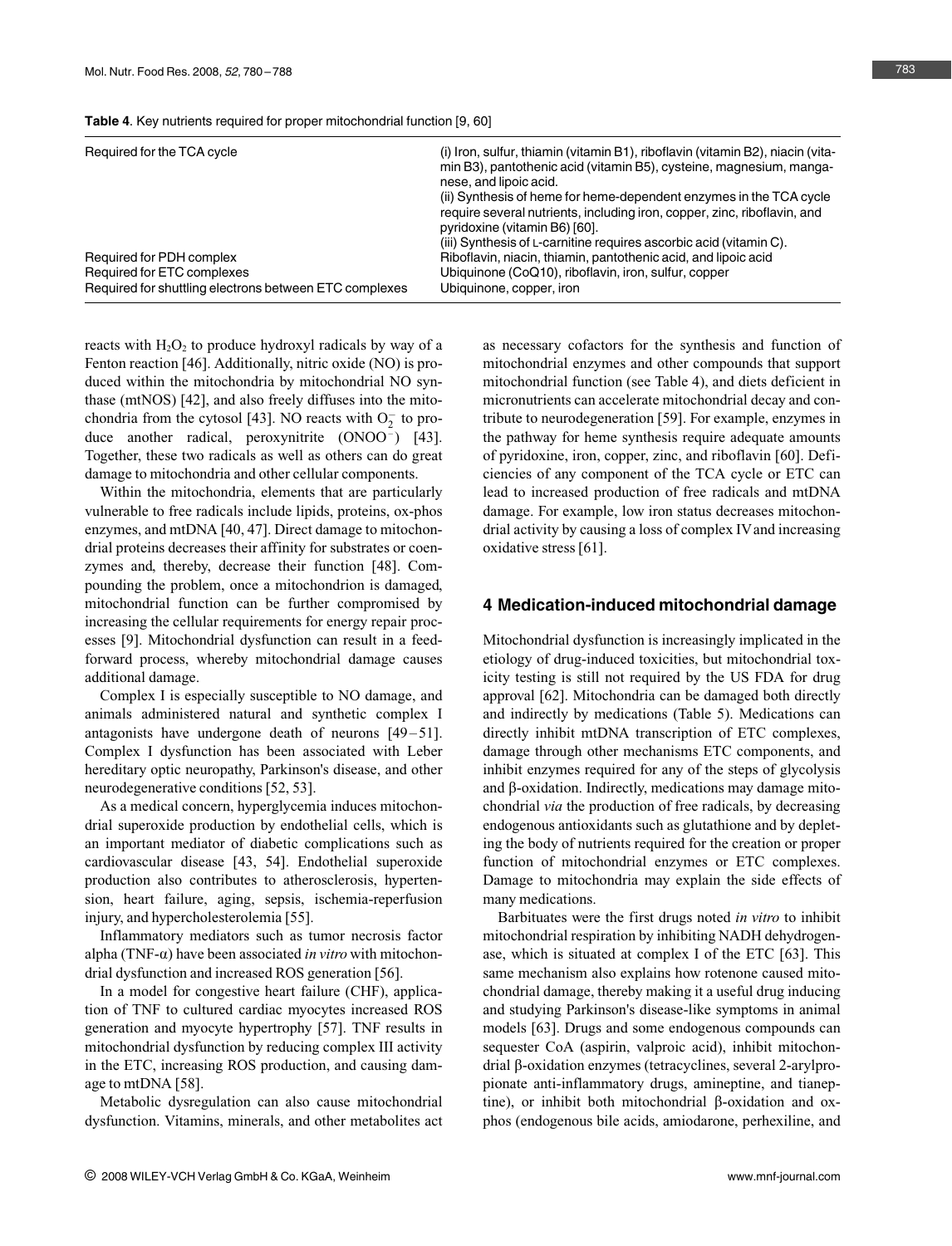#### Table 5. Medications documented to induce mitochondrial damage [10, 35, 63 – 90]

| Drug class                                 | Drugs                                                                                                                                                                                                                                                                                                                                                                                                             |
|--------------------------------------------|-------------------------------------------------------------------------------------------------------------------------------------------------------------------------------------------------------------------------------------------------------------------------------------------------------------------------------------------------------------------------------------------------------------------|
| Alcoholism medications                     | Disulfiram (Antabuse <sup>®</sup> )                                                                                                                                                                                                                                                                                                                                                                               |
| Analgesic (for pain) and anti-inflammatory | Aspirin, acetaminophen (Tylenol), diclofenac (Voltaren®, Voltarol®, Diclon®, Dicloflex®<br>Difen and Cataflam®), fenoprofen (Nalfon®), indomethacin (Indocin®, Indocid®, Indochron<br>E-R <sup>®</sup> Indocin-SR®), Naproxen (Aleve®, Naprosyn®)                                                                                                                                                                 |
| Anesthetics                                | Bupivacaine, lidocaine, propofol                                                                                                                                                                                                                                                                                                                                                                                  |
| Angina medications                         | Perhexiline, amiodarone (Cordarone®), Diethylaminoethoxyhexesterol (DEAEH)                                                                                                                                                                                                                                                                                                                                        |
| Antiarrhythmic (regulates heartbeat)       | Amiodarone (Cordarone)                                                                                                                                                                                                                                                                                                                                                                                            |
| Antibiotics                                | Tetracycline, antimycin A                                                                                                                                                                                                                                                                                                                                                                                         |
| Antidepressants                            | Amitriptyline (Lentizol), amoxapine (Asendis), citalopram (Cipramil), fluoxetine (Prozac,<br>Symbyax, Sarafem, Fontex, Foxetin, Ladose, Fluctin, Prodep, Fludac, Oxetin, Seronil,<br>Lovan)                                                                                                                                                                                                                       |
| Antipsychotics                             | Chlorpromazine, fluphenazine, haloperidol, risperidone, quetiapine, clozapine, olanza-<br>pine                                                                                                                                                                                                                                                                                                                    |
| Anxiety medications                        | Alprazolam (Xanax <sup>®</sup> ), diazepam (valium, diastat)                                                                                                                                                                                                                                                                                                                                                      |
| <b>Barbiturates</b>                        | Amobarbital (Amytal®), aprobarbital, butabarbital, butalbital (Fiorinal®, hexobarbital<br>(Sombulex®), methylphenobarbital (Mebaral®), pentobarbital (Nembutal®), phenobarbital<br>(Luminal®), primidone, propofol, secobarbital (Seconal®), Talbutal®), thiobarbital                                                                                                                                             |
| Cholesterol medications                    | Statins - atorvastatin (Lipitor®, Torvast®), fluvastatin (Lescol®), lovastatin (Mevacor®,<br>Altocor®), pitavastatin (Livalo®, Pitava®), pravastatin (Pravachol®, Selektine®, Lipostat®),<br>rosuvastatin (Crestor®), simvastatin (Zocor®, Lipex®) bile acids - cholestyramine (Ques-<br>tran®), clofibrate (Atromid-S®), ciprofibrate (Modalim®), colestipol (Colestid®), colesevelam<br>(Welchol <sup>®</sup> ) |
| Cancer (chemotherapy) medications          | Mitomycin C, profiromycin, adriamycin (also called doxorubicin and hydroxydaunorubicin<br>and included in the following chemotherapeutic regimens - ABVD, CHOP, and FAC)                                                                                                                                                                                                                                          |
| Dementia                                   | Tacrine (Cognex <sup>®</sup> ), Galantamine (Reminyl®)                                                                                                                                                                                                                                                                                                                                                            |
| Diabetes medications                       | Metformin (Fortamet®, Glucophage®, Glucophage XR, Riomet <sup>1</sup> ), troglitazone, rosiglita-<br>zone, buformin                                                                                                                                                                                                                                                                                               |
| <b>HIV/AIDS</b> medications                | AtriplaÖ, Combivir®, Emtriva®, Epivir® (abacavir sulfate), EpzicomÖ, Hivid® (ddC, zalcita-<br>bine), Retrovir® (AZT, ZDV, zidovudine), Trizivir®, Truvada®, Videx® (ddl, didanosine),<br>Videx® EC, Viread®, Zerit® (d4T, stavudine), Ziagen®, Racivir®                                                                                                                                                           |
| Epilepsy/Seizure medications               | Valproic acid (Depacon®, Depakene®, Depakene syrup, Depakote®, depakote ER,<br>depakote sprinkle, divalproex sodium)                                                                                                                                                                                                                                                                                              |
| Mood stabilizers                           | Lithium                                                                                                                                                                                                                                                                                                                                                                                                           |
| Parkinson's disease medications            | Tolcapone (Tasmar®, Entacapone (COMTan®, also in the combination drug Stalevo®)                                                                                                                                                                                                                                                                                                                                   |

diethylaminoethoxyhexestrol) [64]. Other substances impair mtDNA transcription such as INF-alpha (INF- $\alpha$ ) or mtDNA replication (dideoxynucleosides) [64]. In severe cases impairment of energy production may contribute to liver failure, coma, and death [64].

Many psychotropic medications also damage mitochondrial function. These include antidepressants (amitriptyline (Lentizol<sup>®</sup>), amoxapine (Asendis<sup>®</sup>), citalopram (Cipramil®), fluoxetine (Prozac®, Symbyax®, Sarafem®, Fontex®, Foxetin®, Ladose®, Fluctin®, Prodep®, Fludac®, Oxetin®, Seronil<sup>®</sup>, Lovan®)), antipsychotics (chlorpromazine, fluphenazine, haloperidol, risperidone, quetiapine, clozapine, olanzapine), dementia medications (galantamine (Reminyl<sup>®</sup>), tacrine (Cognex®)), seizure medications (valproic acid (Depacon®, Depakene®, depakene syrup, Depakote®, depakote ER, depakote sprinkle, divalproex sodium)), mood stabilizers such as lithium, and Parkinson's disease medications such as tolcapone (Tasmar®, entacapone (COMTan® also in the combination drug Stalevo®)) and benzodiazepines (Diazepam®, Alprazolam®)  $[63-73, 91, 92]$ .

Adverse effects of the nucleoside reverse transcriptase inhibitor (NRTI) class of medications, including zidovudine

(ZDV), didanosine (ddI), zalcitabine (ddC), lamivudine (3TC), stavudine (D4T), and abacavir (ABC), result from decreased mitochondrial energy-generating capacity [35]. The underlying mechanism for this is via the inhibition of DNA polymerase- $\gamma$ , the only enzyme responsible for mtDNA replication [74]. Inhibiting polymerase- $\gamma$  can lead to a decrease in mtDNA, the 13 subunits of the mitochondrial ox-phos system and cellular energy production [35, 74]. NRTI-induced mitochondrial dysfunction explains many adverse reactions caused by these medications including polyneuropathy, myopathy, cardiomyopathy, steatosis, lactic acidosis, pancreatitis, pancytopenia, and proximal renal tubule dsyfuntion [74].

Acetaminophen (paracetamol, N-acetyl-p-amino-phenol), the active ingredient in Tylenol<sup>®</sup> and more than  $100$ different products, is the leading cause of drug-induced liver failure in the US [93]. Each year more than 450 deaths are caused by acute and chronic acetaminophen toxicity [93]. Acetaminophen is metabolized in the liver primarily by the cytochrome P450 (CYP) isoenzyme CYP2E1 [94]. When acetaminophen passes through the CYP2E1 enzyme it is metabolized to N-acetyl-p-benzoquinone-imine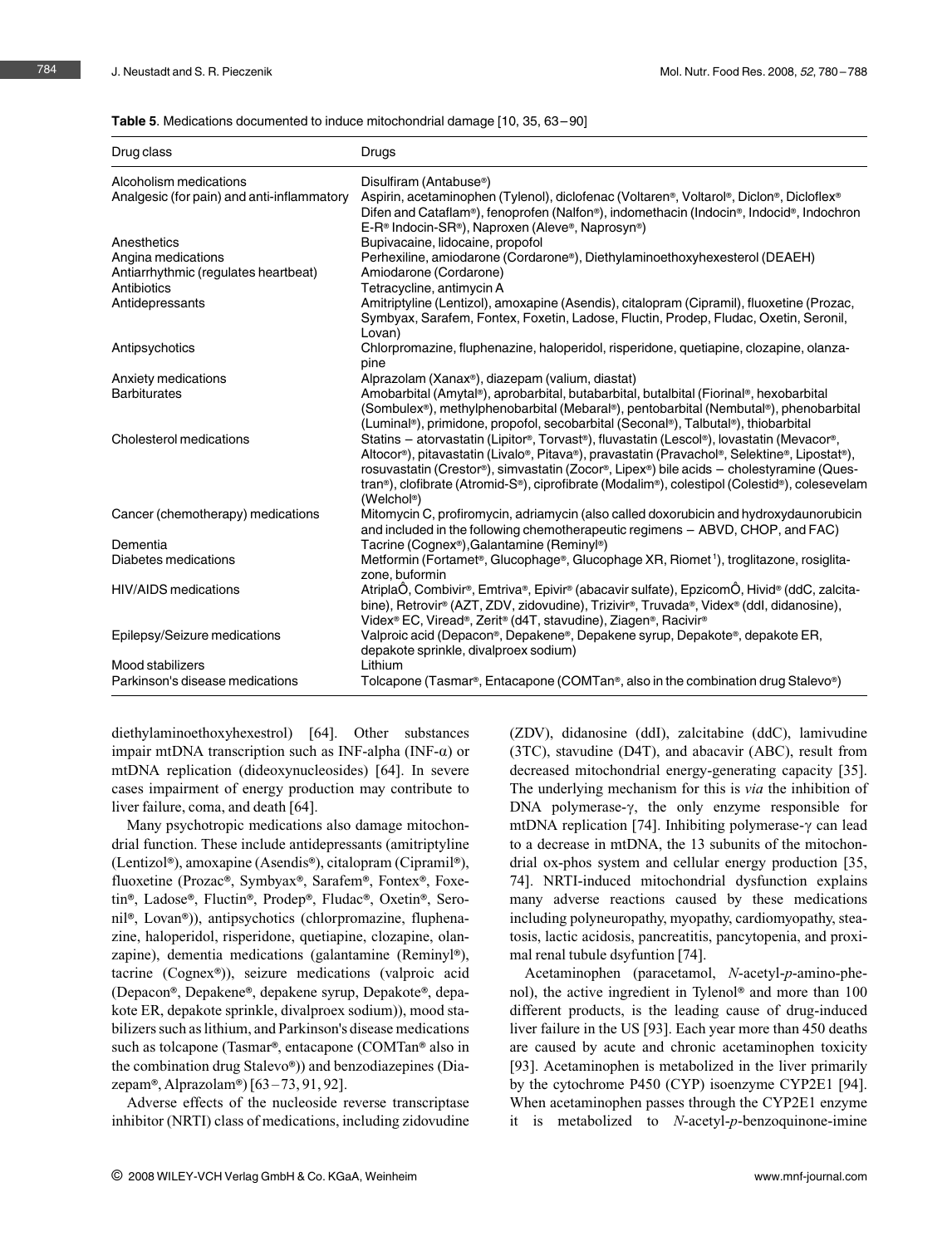(NAPQI), a toxic intermediate that is subsequently reduced and conjugated with glutathione before the final substrate is excreted in the urine [94]. Therefore, the earliest effect of acetaminophen metabolism is a depletion of hepatic glutathione, the accumulation of free radicals, and decreased mitochondrial respiration [95]. Since glutathione depletion is a mechanism by which acetaminophen causes hepatocellular necrosis, it is not surprising that the antidote for acetaminophen poisoning is N-acetylcysteine (NAC), which increases glutathione [96, 97].

Mechanisms of mitochondrial damage and tissues affected differ between medications. For example, valproic acid depletes carnitine  $[75]$  and decreases  $\beta$ -oxidation in the liver [64], thereby contributing to steatosis [64]. The antipsychotic medications chlorpromazine, fluphenazine, haloperidol, risperidone, quetiapine, clozapine, and olanzapine inhibit ETC function [63, 65 – 68]. The anxiety mediation Diazepam® was shown to inhibit mitochondrial function in rat brain, while Alprazolam® does so in the liver  $[73, 10]$ 92].

# 5 Conclusions

Since the first mitochondrial dysfunction was described in the 1960s, the central role mitochondria play in health and disease has been widely documented. Mitochondrial damage is now understood to play a role in a wide range of seemingly unrelated disorders such as schizophrenia, diabetes, Parkinson's disease, chronic fatigue syndrome, and nonalcoholic steatohepatitis. Recently it has become known that iatrogenic mitochondrial explains many adverse reactions from medications. Mitochondrial toxicity testing as part of the preapproval process for medications may help protect the public by identifying the most toxic medications before they are allowed to reach the market. By understanding the mechanisms underlying drug-induced mitochondrial damage, it may be possible to develop nutritional strategies to decrease the potentially toxic effects of medications. While targeted nutrient therapies using antioxidants or their prescursors (e. g., N-acetylcysteine) hold promise for improving mitochondrial function, there are large gaps in our knowledge. The most rational approach is to understand the mechanisms underlying mitochondrial damage for specific medications, and attempt to counteract their deleterious effects with nutritional therapies. While randomized, controlled trials are lacking in this regard, they hopefully will be designed and conducted in coming years so that clinicians will have a clearer understanding of how to best protect and treat their patients.

The authors have declared no conflict of interest.

#### 6 References

- [1] Spees, J. L., Olson, S. D., Whitney, M. J., Prockop, D. J., Mitochondrial transfer between cells can rescue aerobic respiration. PNAS 2006, 103, 1283 – 1288.
- [2] DiMauro, S., Schon, E. A., Mitochondrial respiratory-chain diseases. N. Engl. J. Med. 2003, 348, 2656 – 2668.
- [3] Wallace, D. C., A mitochondrial paradigm of metabolic and degenerative diseases, aging, and cancer: A dawn for evolutionary medicine. Annu. Rev. Genet. 2005, 39, 359 – 407.
- [4] Croteau, D. L., Bohr, V. A., Repair of oxidative damage to nuclear and mitochondrial DNA in mammalian cells. J. Biol. Chem. 1997, 272, 25409-25412.
- [5] Milligan, J. R., Aguilera, J. A., Ward, J. F., Variation of singlestrand break yield with scavenger concentration for the SV40 minichromosome irradiated in aqueous solution. Radiat. Res. 1993, 133, 158 – 162.
- [6] Celeste, A., Difilippantonio, S., Difilippantonio, M. J., Fernandez-Capetillo, O., et al., H2AX haploinsufficiency modifies genomic stability and tumor susceptibility. Cell 2003, 114, 371 – 383.
- [7] Luft, R., Ikkos, D., Palmieri, G., Ernster, L., Afzelius, B., A case of severe hypermetabolism of nonthyroid origin with a defect in the maintenance of mitochondrial respiratory control: A correlated clinical, biochemical, and morphological study. J. Clin. Invest. 1962, 41, 1776 – 1804.
- [8] Brookes, P. S., Yoon, Y., Robotham, J. L., Anders, M. W., Sheu, S. S., Calcium, ATP, and ROS: A mitochondrial lovehate triangle. Am. J. Physiol. Cell Physiol. 2004, 287, C817-833.
- [9] Aw, T. Y., Jones, D. P., Nutrient supply and mitochondrial function. Annu. Rev. Nutr. 1989, 9, 229 – 251.
- [10] Fosslien, E., Mitochondrial medicine molecular pathology of defective oxidative phosphorylation. Ann. Clin. Lab. Sci. 2001, 31, 25 – 67.
- [11] West, I. C., Radicals and oxidative stress in diabetes. Diabet. Med. 2000, 17, 171-180.
- [12] Stavrovskaya, I. G., Kristal, B. S., The powerhouse takes control of the cell: Is the mitochondrial permeability transition a viable therapeutic target against neuronal dysfunction and death? Free Radic. Biol. Med. 2005, 38, 687-697.
- [13] Koike, K., Molecular basis of hepatitis C virus-associated hepatocarcinogenesis: Lessons from animal model studies. Clin. Gastroenterol. Hepatol. 2005, 3, S132 – 135.
- [14] Stork, C., Renshaw, P. F., Mitochondrial dysfunction in bipolar disorder: Evidence from magnetic resonance spectroscopy research. Mol. Psychiatry 2005, 10, 900 – 919.
- [15] Fattal, O., Budur, K., Vaughan, A. J., Franco, K., Review of the literature on major mental disorders in adult patients with mitochondrial diseases. Psychosomatics 2006, 47, 1-7.
- [16] Savitha, S., Sivarajan, K., Haripriya, D., Kokilavani, V., Panneerselvam, C., Efficacy of levo carnitine and alpha lipoic acid in ameliorating the decline in mitochondrial enzymes during aging. Clin. Nutr. 2005, 24, 794 – 800.
- [17] Skulachev, V. P., Longo, V. D., Aging as a mitochondria-mediated atavistic program: Can aging be switched off? Ann. N. Y. Acad. Sci. 2005, 1057, 145 – 164.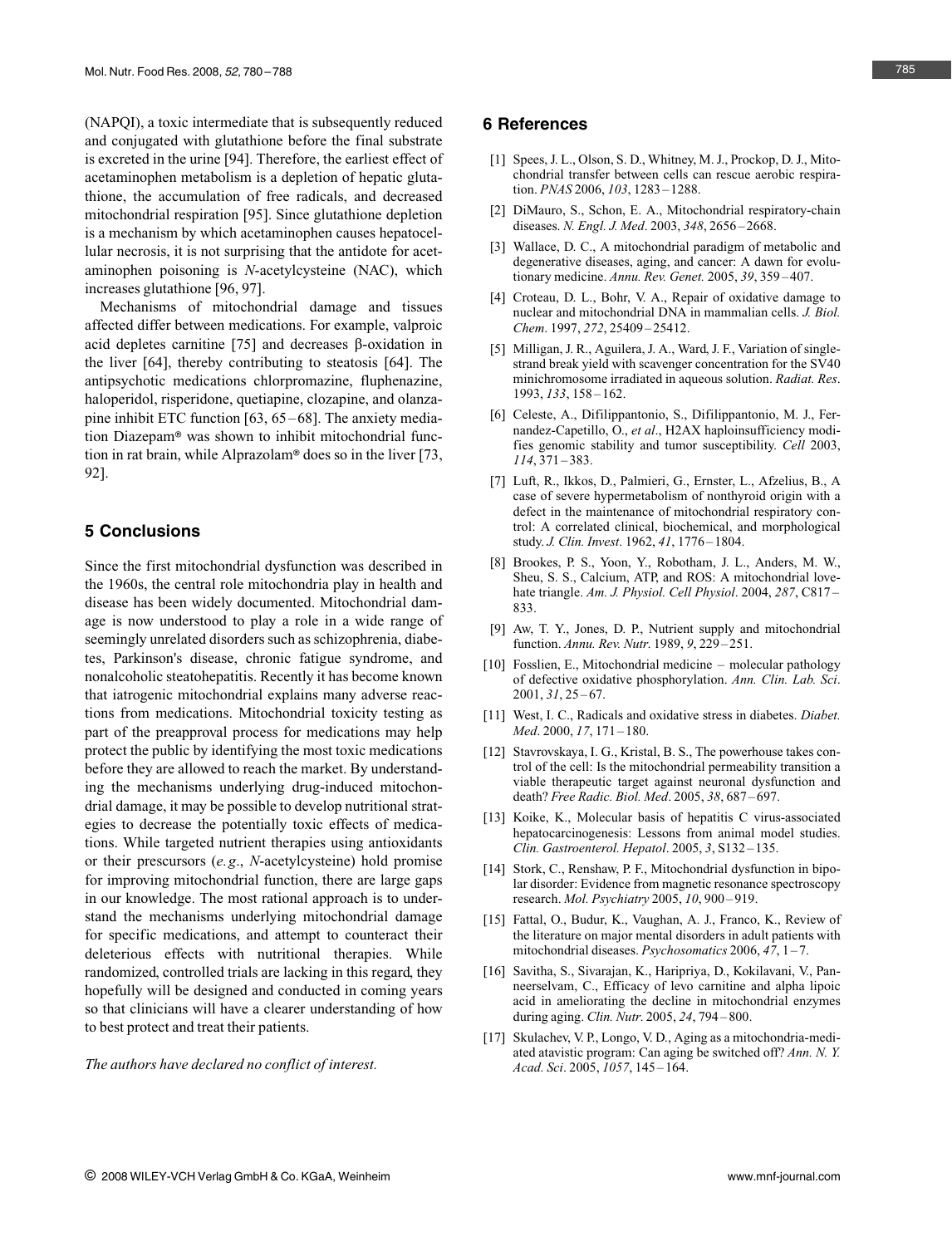- [18] Corral-Debrinski, M., Shoffner, J. M., Lott, M. T., Wallace, D. C., Association of mitochondrial DNA damage with aging and coronary atherosclerotic heart disease. Mutat. Res. 1992, 275, 169 – 180.
- [19] Ames, B. N., Shigenaga, M. K., Hagen, T. M., Oxidants, antioxidants, and the degenerative diseases of aging. Proc. Natl. Acad. Sci. USA 1993, 90, 7915 – 7922.
- [20] Einat, H., Yuan, P., Manji, H. K., Increased anxiety-like behaviors and mitochondrial dysfunction in mice with targeted mutation of the Bcl-2 gene: Further support for the involvement of mitochondrial function in anxiety disorders. Behav. Brain. Res. 2005, 165, 172 – 180.
- [21] Lieber, C. S., Leo, M. A., Mak, K. M., Xu, Y., et al., Model of nonalcoholic steatohepatitis. Am. J. Clin. Nutr. 2004, 79,  $502 - 509.$
- [22] Puddu, P., Puddu, G. M., Galletti, L., Cravero, E., Muscari, A., Mitochondrial dysfunction as an initiating event in atherogenesis: A plausible hypothesis. Cardiology 2005, 103,  $137 - 141$ .
- [23] Bua, E. A., McKiernan, S. H., Wanagat, J., McKenzie, D., Aiken, J. M., Mitochondrial abnormalities are more frequent in muscles undergoing sarcopenia. J. Appl. Physiol. 2002, 92, 2617 – 2624.
- [24] Conley, K. E., Esselman, P. C., Jubrias, S. A., Cress, M. E., et al., Ageing, muscle properties and maximal O(2) uptake rate in humans. J. Physiol. 2000, 526 (Pt 1), 211-217.
- [25] Fulle, S., Mecocci, P., Fano, G., Vecchiet, I., et al., Specific oxidative alterations in vastus lateralis muscle of patients with the diagnosis of chronic fatigue syndrome. *Free Radic*. Biol. Med. 2000, 29, 1252 – 1259.
- [26] Buist, R., Elevated xenobiotics, lactate and pyruvate in C. F. S. patients. J. Orthomol. Med. 1989, 4, 170-172.
- [27] Park, J. H., Niermann, K. J., Olsen, N., Evidence for metabolic abnormalities in the muscles of patients with fibromyalgia. Curr. Rheumatol. Rep. 2000, 2, 131 – 140.
- [28] Yunus, M. B., Kalyan-Raman, U. P., Kalyan-Raman, K., Primary fibromyalgia syndrome and myofascial pain syndrome: Clinical features and muscle pathology. Arch. Phys. Med. Rehabil. 1988, 69, 451 – 454.
- [29] Cohen, B. H., Gold, D. R., Mitochondrial cytopathy in adults: What we know so far. Cleve. Clin. J. Med. 2001, 68, 625 -626, 629 – 642.
- [30] Veltri, K. L., Espiritu, M., Singh, G., Distinct genomic copy number in mitochondria of different mammalian organs. J. Cell. Physiol. 1990, 143, 160-164.
- [31] Gray, M. W., Origin and evolution of mitochondrial DNA. Annu. Rev. Cell Biol. 1989, 5, 25 – 50.
- [32] Szewczyk, A., Wojtczak, L., Mitochondria as a pharmacological target. Pharmacol. Rev. 2002, 54, 101 – 127.
- [33] Chance, B., Sies, H., Boveris, A., Hydroperoxide metabolism in mammalian organs. Physiol. Rev. 1979, 59, 527 – 605.
- [34] Bralley, J., Lord, R., Organic Acids. in: Laboratory Evaluations in Molecular Medicine: Nutrients, Toxicants, and Cell Regulators, The Institute for Advances in Molecular Medicine, Norcross, GA 2001, Chapter 6, pp. 175 – 208.
- [35] Brinkman, K., ter Hofstede, H. J., Burger, D. M., Smeitink, J. A., Koopmans, P. P., Adverse effects of reverse transcriptase inhibitors: Mitochondrial toxicity as common pathway. AIDS 1998, 12, 1735 – 1744.
- [36] Hunter, D. J., Oganesyan, V. S., Salerno, J. C., Butler, C. S. et al., Angular dependences of perpendicular and parallel mode electron paramagnetic resonance of oxidized beef heart cytochrome c oxidase. Biophys. J. 2000, 78, 439 – 450.



John Neustadt, ND is clinic director of Montana Integrative Medicine and president and CEO of Nutritional Biochemistry, (NBI) and NBI Testing and Consulting Corporation, in Bozeman, Mont. Dr. Neustadt has published more than 100 research reviews, is coauthor with Jonathan Wright, MD, of the book, Thriving through Dialysis (Dragon Arts Publishing, Auburn, Wash, 2006), and an editor of Laboratory Evalua-

tions for Integrative and Functional Medicine. Drs. Neustadt and Pieczenik wrote the book, A Revolution in Health through Nutritional Biochemistry (iUniverse, 2006).

Steve Pieczenik, MD, Ph.D trained in psychiatry at Harvard and has both an MD from Cornell University Medical College and a Ph.D in International Relations from M. I. T. He is a board-certified psychiatrist and was a board examiner in psychiatry and neurology. He is chairman of the board of NBI and NBI Testing and Consulting Corporation.

- [37] Wei, Y. H., Lu, C. Y., Lee, H. C., Pang, C. Y., Ma, Y. S., Oxidative damage and mutation to mitochondrial DNA and agedependent decline of mitochondrial respiratory function. Ann. N. Y. Acad. Sci. 1998, 854, 155 – 170.
- [38] Duchen, M. R., Mitochondria in health and disease: Perspectives on a new mitochondrial biology. Mol. Aspects Med. 2004, 25, 365 – 451.
- [39] Harper, M. E., Bevilacqua, L., Hagopian, K., Weindruch, R., Ramsey, J. J., Ageing, oxidative stress, and mitochondrial uncoupling. Acta Physiol. Scand. 2004, 182, 321 – 331.
- [40] Shigenaga, M., Hagen, T., Ames, B., Oxidative damage and mitochondrial decay in aging. PNAS 1994, 91, 10771 – 10778.
- [41] Evans, J. L., Goldfine, I. D., Maddux, B. A., Grodsky, G. M., Oxidative stress and stress-activated signaling pathways: A unifying hypothesis of type 2 diabetes. Endocr. Rev. 2002, 23,  $599 - 622$
- [42] Carreras, M. C., Franco, M. C., Peralta, J. G., Poderoso, J. J., Nitric oxide, complex I, and the modulation of mitochondrial reactive species in biology and disease. Mol. Aspects Med. 2004, 25, 125 – 139.
- [43] Green, K., Brand, M. D., Murphy, M. P., Prevention of mitochondrial oxidative damage as a therapeutic strategy in diabetes. Diabetes 2004, 53, S110-118.
- [44] James, A. M., Murphy, M. P., How mitochondrial damage affects cell function. J. Biomed. Sci. 2002, 9 (Pt 1), 475 – 487.
- [45] Sies, H., Strategies of antioxidant defense. Eur. J. Biochem. 1993, 215, 213 – 219.
- [46] Vasquez-Vivar, J., Kalyanaraman, B., Kennedy, M. C., Mitochondrial aconitase is a source of hydroxyl radical. An electron spin resonance investigation. J. Biol. Chem. 2000, 275, 14064 – 14069.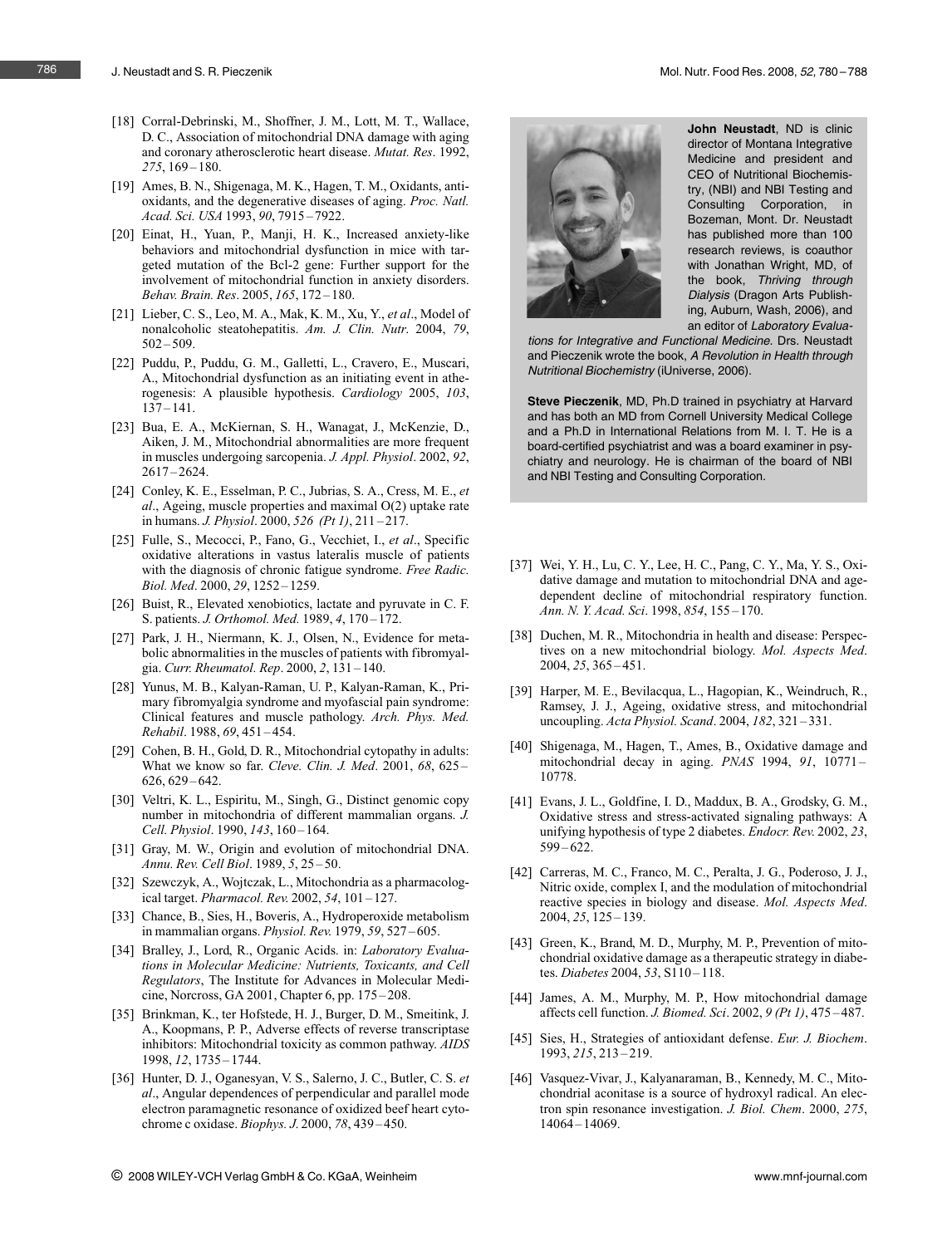- [47] Tanaka, M., Kovalenko, S. A., Gong, J. S., Borgeld, H. J., et al., Accumulation of deletions and point mutations in mitochondrial genome in degenerative diseases. Ann. N. Y. Acad. Sci. 1996, 786, 102-111.
- [48] Liu, J., Killilea, D. W., Ames, B. N., Age-associated mitochondrial oxidative decay: Improvement of carnitine acetyltransferase substrate-binding affinity and activity in brain by feeding old rats acetyl-L-carnitine and/or R-alpha-lipoic acid. Proc. Natl. Acad. Sci. USA 2002, 99, 1876 – 1881.
- [49] Dauer, W., Przedborski, S., Parkinson's disease: Mechanisms and models. Neuron 2003, 39, 889 – 909.
- [50] Betarbet, R., Sherer, T. B., MacKenzie, G., Garcia-Osuna, M., et al., Chronic systemic pesticide exposure reproduces features of Parkinson's disease. Nat. Neurosci. 2000, 3, 1301 – 1306.
- [51] Qi, X., Lewin, A. S., Hauswirth, W. W., Guy, J., Suppression of complex I gene expression induces optic neuropathy. Ann. Neurol. 2003, 53, 198 – 205.
- [52] Schon, E. A., Manfredi, G., Neuronal degeneration and mitochondrial dysfunction. J. Clin. Invest. 2003, 111, 303-312.
- [53] Perier, C., Tieu, K., Guegan, C., Caspersen, C., et al., Complex I deficiency primes Bax-dependent neuronal apoptosis through mitochondrial oxidative damage. Proc. Natl. Acad. Sci. USA 2005, 102, 19126-19131.
- [54] Du, X. L., Edelstein, D., Rossetti, L., Fantus, I. G., et al., Hyperglycemia-induced mitochondrial superoxide overproduction activates the hexosamine pathway and induces plasminogen activator inhibitor-1 expression by increasing Sp1 glycosylation. Proc. Natl. Acad. Sci. USA 2000, 97, 12222 – 12226.
- [55] Li, J. M., Shah, A. M., Endothelial cell superoxide generation: Regulation and relevance for cardiovascular pathophysiology. Am. J. Physiol. Regul. Integr. Comp. Physiol. 2004, 287, R1014 – 1030.
- [56] Moe, G. W., Marin-Garcia, J., Konig, A., Goldenthal, M., et al., In vivo TNF-{alpha} inhibition ameliorates cardiac mitochondrial dysfunction, oxidative stress, and apoptosis in experimental heart failure. Am. J. Physiol. Heart Circ. Physiol. 2004, 287, H1813 – 1820.
- [57] Nakamura, K., Fushimi, K., Kouchi, H., Mihara, K., et al., Inhibitory effects of antioxidants on neonatal rat cardiac myocyte hypertrophy induced by tumor necrosis factor-alpha and angiotensin II. Circulation 1998, 98, 794 – 799.
- [58] Suematsu, N., Tsutsui, H., Wen, J., Kang, D., et al., Oxidative stress mediates tumor necrosis factor-alpha-induced mitochondrial DNA damage and dysfunction in cardiac myocytes. Circulation 2003, 107, 1418 – 1423.
- [59] Ames, B. N., Delaying the mitochondrial decay of aging. Ann. N. Y. Acad. Sci. 2004, 1019, 406 – 411.
- [60] Ames, B. N., Atamna, H., Killilea, D. W., Mineral and vitamin deficiencies can accelerate the mitochondrial decay of aging. Mol. Aspects Med. 2005, 26, 363 – 378.
- [61] Atamna, H., Liu, J., Ames, B. N., Heme deficiency selectively interrupts assembly of mitochondrial complex IV in human fibroblasts. Relevance to aging. J. Biol. Chem. 2001, 276, 48410 – 48416.
- [62] Dykens, J. A., Will, Y., The significance of mitochondrial toxicity testing in drug development. Drug Discov. Today 2007, 12, 777 – 785.
- [63] Chan, K., Truong, D., Shangari, N., O'Brien, P. J., Druginduced mitochondrial toxicity. Expert Opin. Drug Metab. Toxicol. 2005, 1, 655 – 669.

[65] Modica-Napolitano, J. S., Lagace, C. J., Brennan, W. A., Aprille, J. R., Differential effects of typical and atypical neuroleptics on mitochondrial function in vitro. Arch. Pharm. Res. 2003, 26, 951 – 959.

mones and cytokines. *J. Hepatol.* 1997, 26, 43-53.

in microvesicular steatosis effects of drugs, ethanol, hor-

- [66] Balijepalli, S., Boyd, M. R., Ravindranath, V., Inhibition of mitochondrial complex I by haloperidol: The role of thiol oxidation. Neuropharmacology 1999, 38, 567-577.
- [67] Balijepalli, S., Kenchappa, R. S., Boyd, M. R., Ravindranath, V., Protein thiol oxidation by haloperidol results in inhibition of mitochondrial complex I in brain regions: Comparison with atypical antipsychotics. Neurochem. Int. 2001, 38, 425 – 435.
- [68] Maurer, I., Moller, H. J., Inhibition of complex I by neuroleptics in normal human brain cortex parallels the extrapyramidal toxicity of neuroleptics. Mol. Cell. Biochem. 1997, 174,  $255 - 259$ .
- [69] Ezoulin, M. J., Li, J., Wu, G., Dong, C. Z., et al., Differential effect of PMS777, a new type of acetylcholinesterase inhibitor, and galanthamine on oxidative injury induced in human neuroblastoma SK-N-SH cells. Neurosci. Lett. 2005, 389,  $61 - 65.$
- [79] Lambert, P. D., McGirr, K. M., Ely, T. D., Kilts, C. D., Kuhar, M. J., Chronic lithium treatment decreases neuronal activity in the nucleus accumbens and cingulate cortex of the rat. Neuropsychopharmacology. 1999, 21, 229 – 237.
- [71] Mansouri, A., Haouzi, D., Descatoire, V., Demeilliers, C., et al., Tacrine inhibits topoisomerases and DNA synthesis to cause mitochondrial DNA depletion and apoptosis in mouse liver. Hepatology 2003, 38, 715 – 725.
- [72] Xia, Z., Lundgren, B., Bergstrand, A., De Pierre, J. W., Nassberger, L., Changes in the generation of reactive oxygen species and in mitochondrial membrane potential during apoptosis induced by the antidepressants imipramine, clomipramine, and citalopram and the effects on these changes by Bcl-2 and Bcl-X(L). Biochem. Pharmacol. 1999, 57, 1199 – 1208.
- [73] Yousif, W., Microscopic studies on the effect of alprazolam (Xanax) on the liver of mice. Pak. J. Biol. Sci. 2002, 5, 1220 – 1225.
- [74] Brinkman, K., ter Hofstede, H., Mitochondrial toxicity of nucleoside analogue reverese transcriptase inhibitors: Lactic acidosis, risk factors and therapeutic options. AIDS Rev. 1999, 1, 140 – 146.
- [75] Chitturi, S. M. D., George, J. P. D., Hepatotoxicity of commonly used drugs: Nonsteroidal anti-inflammatory drugs, antihypertensives, antidiabetic agents, anticonvulsants, lipidlowering agents, psychotropic drugs. Semin. Liver Dis. 2002,  $2, 169 - 184.$
- [76] Beavis, A. D., On the inhibition of the mitochondrial inner membrane anion uniporter by cationic amphiphiles and other drugs. J. Biol. Chem. 1989, 264, 1508 – 1515.
- [77] Berson, A., De Beco, V., Letteron, P., Robin, M. A., et al., Steatohepatitis-inducing drugs cause mitochondrial dysfunction and lipid peroxidation in rat hepatocytes. Gastroenterology 1998, 114, 764 – 774.
- [78] Brown, S. J., Desmond, P. V., Hepatotoxicity of Antimicrobial Agents. Sem. Liver Dis. 2002, 2, 157 – 168.
- [79] Cullen, J. M., Mechanistic classification of liver injury. Toxicol. Pathol. 2005, 33, 6-8.